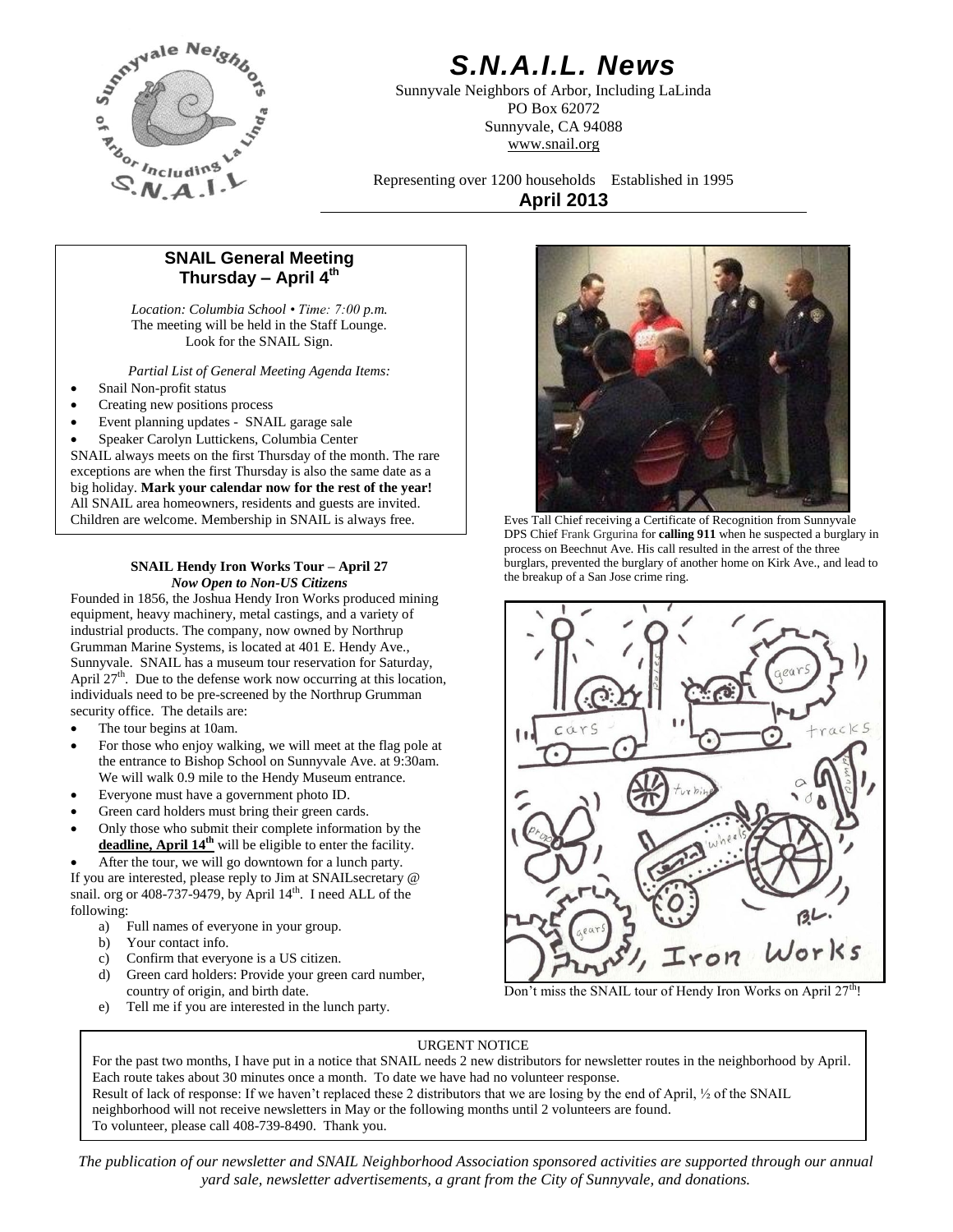# **Brief Summary of February Meeting Minutes**

- 1. 13 neighbors in attendance.
- 2. Speaker #1: Affordable Housing proposal for present Armory site. Guest speakers: Charities Housing and MidPen Housing. Planned development for present Armory site is 120 units. 156 parking spaces. Prospective tenants are screened. Rents will be based upon 3 income brackets, starting at \$255/month up to \$1200/month. Speaker #2: Guest speaker: Raintree Partners. There are plans for a luxury housing community on Fairoaks Ave. north of Highway 101 at East Weddell Drive. This is to be a market rate development with some 4-story and 3 story buildings. The rents are expected to be about \$2000 – 3000/month.
- 3. SNAIL Chinese New Year Report, Bonnie Lloyd: 17 neighbors attended and had a great time.
- 4. Bonnie Lloyd requested that she be "Social Secretary", approved.
- 5. The Lawrence Station Area Plan, the development will take 10-20 years to build out. There will be some new roads built. There will be 3-4 story buildings.
- 6. Speeding vehicles on Morse Ave.
- 7. Block rep found for the 500 block of Morse. John Cordes and Joan deCesare volunteered to do March outreach on the 500 block of Borregas and Waddington, Santa Barbara, Santa Catalina, Isla Vista.



SNAIL Chinese New Year Dinner, Feb 19th. (L-R) Malcolm & Bonnie Lloyd, John Cordes, Toni Damberger, Diane Gleason, and Thomas Leibold.



Chuck & Janette Leath, John McDole, Wendy Damberger, Jessica McDole, Evelyn White, Patsy Duke, Galen White, and Jim Quaderer.

# **Charles Street Garden Spring Plant Sale**

Earth Day Festival and Plant Sale

Presented by: Charles Street Garden Located at: 433 W. Charles Street, Sunnyvale, CA 94086 Date and time: Saturday, April 20<sup>th</sup>, 2013 at 9:00-3:00pm Speakers, Children's Librarian, Tours of the Garden, Crafters, Musicians, Bake Sale, Artists, children's craft, and ALL KINDS OF PLANTS!

# **Home Surveillance Systems**

Did you know that Fry's has some professional grade home surveillance systems starting from \$330? When on sale, you can save \$150 per system. In light of all of the recent burglaries, even if you know nothing about these kinds of systems, which let you keep eyes on your home 24/7 from your smartphone or the Internet, go to the Sunnyvale store on weekends: there is a kid in there who really knows his stuff. His name is Chris(topher) and works only on weekends to support his studies. Call him at 408- 910-0478, I found him to be extremely patient and willing to answer every question you might have. A real Godsend. *-A SNAIL Neighbor*

# **Letter To The Editor**

I'm sad to report that there was another burglary on Gresham Ave. My house was broken into via the kitchen window (it was slightly ajar). Our bedroom was ransacked, and small electronics and a fair amount of jewelry was taken. We're still taking stock of what we lost, but it was limited to what could fit in a backpack. Many relatively low value pieces of jewelry were taken, but they held high sentimental value. The burglar went UNDER the gate on the side of the house. It must have been a skinny and nimble person to fit under the gate. The burglar attempted to come in through other windows on the side of our house, as well as the doors (as evidenced by the removal of screens and the slightly ajar sliding screens). He hit pay dirt when pried the kitchen window screen off to find that we'd left the window slightly cracked. It looked like he was in and out in under 10 minutes, and he didn't look in the kids rooms.

We all feel very shaken by this. My daughter asked if he'd taken our food or her stuffed animals. No, he had not. That's all that's important to her, and in reality, all that really matters. I admit I felt safer after they caught the burglars a few weeks ago trying to take Jim's stuff, thinking it was an isolated incident. Nope. I'm not certain if the burglar would have resorted to smashing windows to get in if I had all the windows shuttered, but it would have definitely made our house less of a target.

The police recommended to me an alarm system and a video camera. We will be eliminating the gap in the gate as well as replacing the flimsy aluminum kitchen window. Thank you for the other tips and words of support. I still think this is an awesome neighborhood and it is so nice to have supportive neighbors! *Tammy and Vincent, Gresham Ave.*

## **Some of what was posted on SNAIL Yahoo Groups last month:** *Yahoo SNAILorg*

- Complete meeting minutes
- Armory conversion to low cost housing
- Mary Ave Street Space Study
- Looking for SNAIL Outreach volunteers
- Unknown girl jumped fence into back yard
- SNAIL Seto dinner night out
- Burglary on Gresham Ave
- Links to studies on effects of Affordable Housing Developments on property values and schools.

## *Yahoo SNAILChitChat*

- Found dog on W. Arbor Ave
- Power outage in neighborhood
- Party planned; late night noise ordinance
- Looking for lemons
- Agape Grill
- Dark smoke near Mathilda Ave
- Sunday night solicitor
- Looking for a post pounder

To join these Yahoo groups, send your name and address to: SNAILgroups @ snail . org.

*Chris Munson, East Arbor Avenue*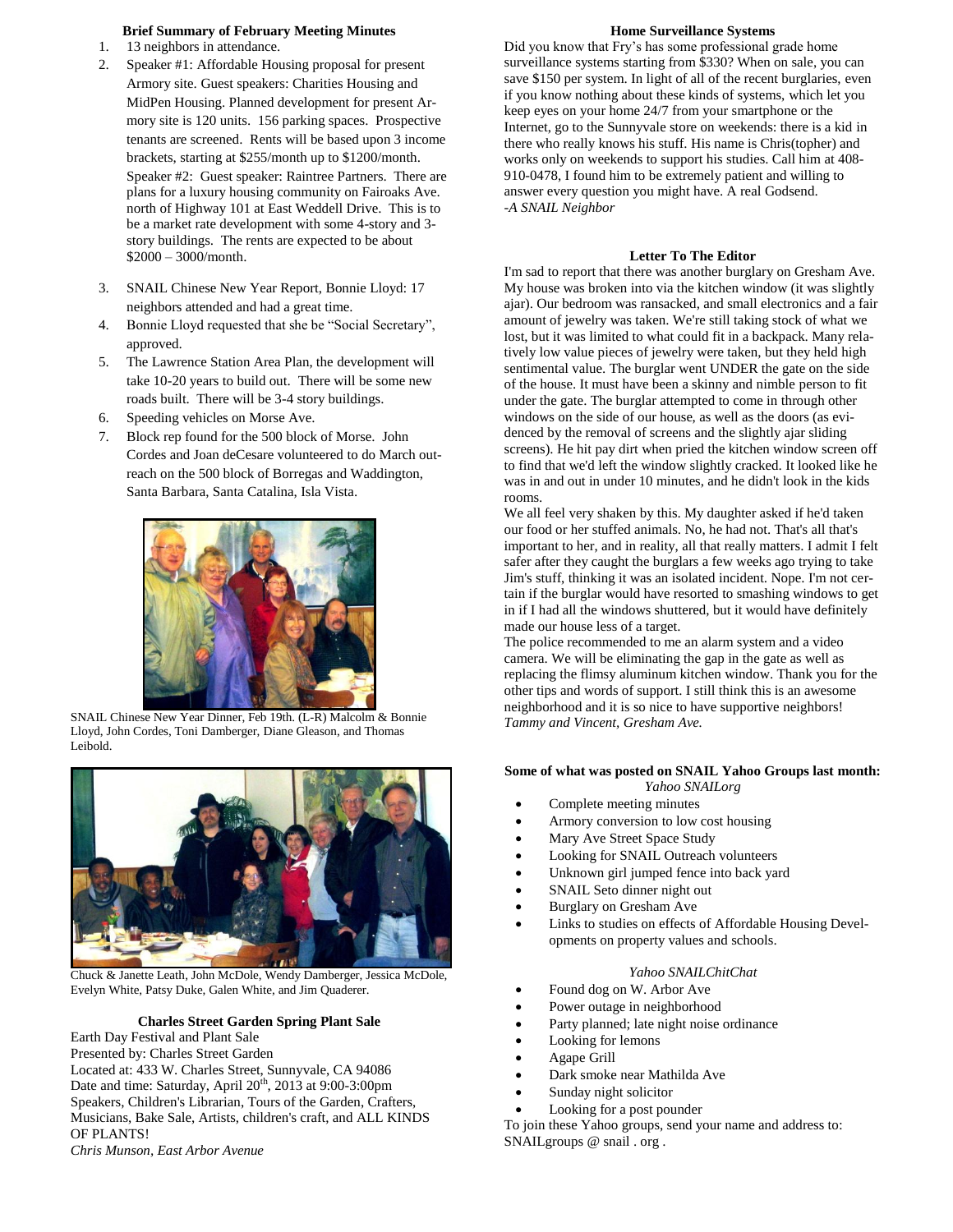### **Newsletter Update**

SNAIL needs volunteer Block Reps to deliver newsletters on their own block for the 500 block of Borregas and the 700 block of Borregas, Santa Barbara, Santa Catalina, and Isla Vista. We will be continuing outreach to these blocks only one more month. We need volunteers to deliver these Outreach issues in May to gain new volunteers on these blocks. To help with this Outreach program, please call 408-739-8490. Thank you. *Connie Cook-Turner*

### **Welcome Back, 500 Block of Morse!**

We are happy to welcome the 500 block of Morse Ave back after having lost their block representative last year. Julietta & Jose Gonzales of 554 Morse have kindly volunteered to hand out the monthly newsletter on their street.

# **Neighborhood April Street Sweeping Schedule**

Our streets are generally swept every two weeks on the day following your trash pickup. This month, the street sweeping schedule is:

| <b>East SNAIL Neighborhood</b> Tues., Apr $2^{nd}$ and Apr $16^{th}$ |  |
|----------------------------------------------------------------------|--|
| West SNAIL Neighborhood   Wed., Apr $3^{rd}$ and Apr $17^{th}$       |  |

If possible, please move your car off the street on street sweeping days.

| Date               | <b>Event Name</b>           | Organizer          |
|--------------------|-----------------------------|--------------------|
| Apr 13             | Dinner Night Out at Pizza   | Bonnie Lloyd       |
| 6:30 <sub>pm</sub> | Depot (on Duane)            | "no host"          |
| Apr 20             | <b>Great America Litter</b> | wpcp $@$           |
|                    | Pickup                      | sunnyvale.ca.gov   |
| Apr 27             | Hendy Iron Works tour       | Jim Quaderer       |
| Apr 27             | Sunnyvale's Water Pollu-    | wpcp $@$           |
|                    | tion Control Plant Tour     | sunnyvale.ca.gov   |
| May 5              | Cinco de Mayo Party         | Eric Keene         |
| June 8             | Dumpster Day                | <b>Barry Boole</b> |
| June 8-9           | <b>Yard Sale</b>            | Need organizer     |
| July               | Independence Day BBQ        | Need organizer     |
| Aug 6              | <b>National Night Out</b>   | Diane Gleason      |
| Aug                | Backyard movie night        | Need organizer     |

#### **SNAIL 2013 Event Calendar**

# **CNC News**

Child Care Fair Get help finding the right licensed child care in Sunnyvale for your family at two fairs, presented at the Sunnyvale Library Program Room, 665 West Olive Ave. Child care centers will be showcased on April 13th from 11 am to 1 pm. Family home-based child care sites will provide information on April  $20<sup>th</sup>$  from 11 am to 1 pm and 2 pm to 4 pm. For further information, contact the Youth & Family Resources Office, (408) 730-7807 or *[childcareresources](mailto:childcareresources@sunnyvale.ca.gov)  [@ sunnyvale. ca. gov](mailto:childcareresources@sunnyvale.ca.gov)*

Youth Drop-In Gym in the Columbia Gym

For Middle and High School students – school ID required for entry.

Indoor Soccer: Mondays, 7 – 9 pm; Saturdays, 7 – 10 pm Basketball: Fridays, 7 – 10 pm

Cost: 50¢ per visit for Sunnyvale Youth, \$1 for non-Sunnyvale youth

# Yoga

For adults and children (aged 9 and up, accompanied by a parent or adult). Tuesday, 6 – 7 pm, Columbia Gym, Free

Come 10 minutes before your first class to fill out a registration form and to sign in.

#### Junior Giants in Sunnyvale!

A free, non-competitive Junior Giants baseball league for children aged 5 – 10 is being organized for this summer. This program focuses on character development through the game of baseball. They are currently looking for coaches. No prior coaching experience is needed! The Junior Giants will train you and help you organize practices and character development lessons for each week. If you are interested, send your name in an email titled 'Volunteer Coach' to info @ sunnyvalepal . com. For further information on coaching and the Junior Giants program, go to www.JrGiants.com.

#### CNC Fitness Room Now Open!

The CNC fitness room is now open to Sunnyvale residents, with proof of residency, on Thursday evenings from 6:30 – 8 pm through June  $13<sup>th</sup>$ . The cost is \$2 per visit, cash only. Middle school youth must be accompanied by a parent or guardian. High school youth must have a signed waiver/consent from parent to participate. Bring water and a towel. All participants must complete a registration/waiver form at the first visit. New fitness classes start soon for all ages – see CNC.inSunnyvale.com for information, or call Columbia Neighborhood Center at (408) 730-7800. Spring Break Camp

Spring Break camp will be held April  $15 - 19$  at CNC, with a different format than previous years. Camp will be for  $1<sup>st</sup>$  through  $8<sup>th</sup>$ graders attending Bishop, San Miguel, Fairwood, Lakewood and Columbia schools, or who reside in the CNC service area. Flyers will be distributed to the schools in the next week or two – keep an eye out for further information.

Information for CNC and Youth and Family Resources Columbia Neighborhood Center: (408) 730-7800 or *[CNC @](mailto:CNC@sunnyvale.ca.gov)  [sunnyvale.ca .gov](mailto:CNC@sunnyvale.ca.gov)*. Further information listed at *CNC.inSunnyvale.com*

Child Care Resources: (408) 730-7800 or *[childcareresources @](mailto:childcareresources@sunnyvale.ca.gov)  [sunnyvale.ca .gov](mailto:childcareresources@sunnyvale.ca.gov)*. Further information listed at *childcareresources.inSunnyvale.com*

#### **SNAIL – What's It All About?**

Community participation is what it's all about. We like to frequent local businesses with our Dinner Night Out once a month organized by you, the reader! Other opportunities are for special holidays -- any time you would like to volunteer, please call me and I will offer assistance. *Bonnie Lloyd, 408-747-1949* 

# **Cinco de Mayo Party**

Please save time for our Cinco de Mayo pot luck on May 5<sup>th</sup>. Time: 12:00 noon to 5:00 p.m. Sunday afternoon at Eric's, 540 Pine Avenue. For information or to sign up for the pot luck please call Bonnie Lloyd: 408-747-1949.

#### **Next Newsletter Deadline**

The deadline for submitting articles and photos for the SNAIL May monthly newsletter is Saturday, April 13<sup>th</sup>.

#### *SNAIL BOARD and CITY of SUNNYVALE SUPPORT STAFF*

| <u> shind bornto ana cill of somme mille sol i oltre sini i</u> |                             |                              |              |  |
|-----------------------------------------------------------------|-----------------------------|------------------------------|--------------|--|
| <b>Chair</b>                                                    | John Cordes                 | 550 E. Arbor Ave.            | 650-288-9645 |  |
| Email                                                           | SNAIL chair $@$ snail . org |                              |              |  |
| <b>Vice Chair</b>                                               | Jessica McDole              | 598 E. Duane Ave.            | 404-236-9517 |  |
| <b>Secretary</b>                                                | Jim Quaderer                | 302 Beechnut Ave.            | 408-737-9479 |  |
| <b>Treasurer</b>                                                | Kirstin Sims                | 663 Madrone Ave.             | 650-759-9170 |  |
| Newsletter Editor                                               | Mark David                  | 621 San Diego Ave            | 408-734-4325 |  |
| <b>Newsletter Distribution Coordinator</b>                      | Connie Cook-Turner          | 810 Carolina Ave.            | 408-739-8490 |  |
| <b>Social Secretary</b>                                         | Bonnie Lloyd                | 802 Borregas Ave.            | 408-747-1949 |  |
| <b>Neighborhood Preservation</b>                                | <b>Steve Frias</b>          | SFrias @ sunnyvale. ca. gov  | 408-730-7613 |  |
| Neighborhood Resource Officer                                   | <b>Todd Fekete</b>          | TFekete @ sunnyvale. ca. gov | 408-730-7153 |  |
|                                                                 |                             |                              |              |  |